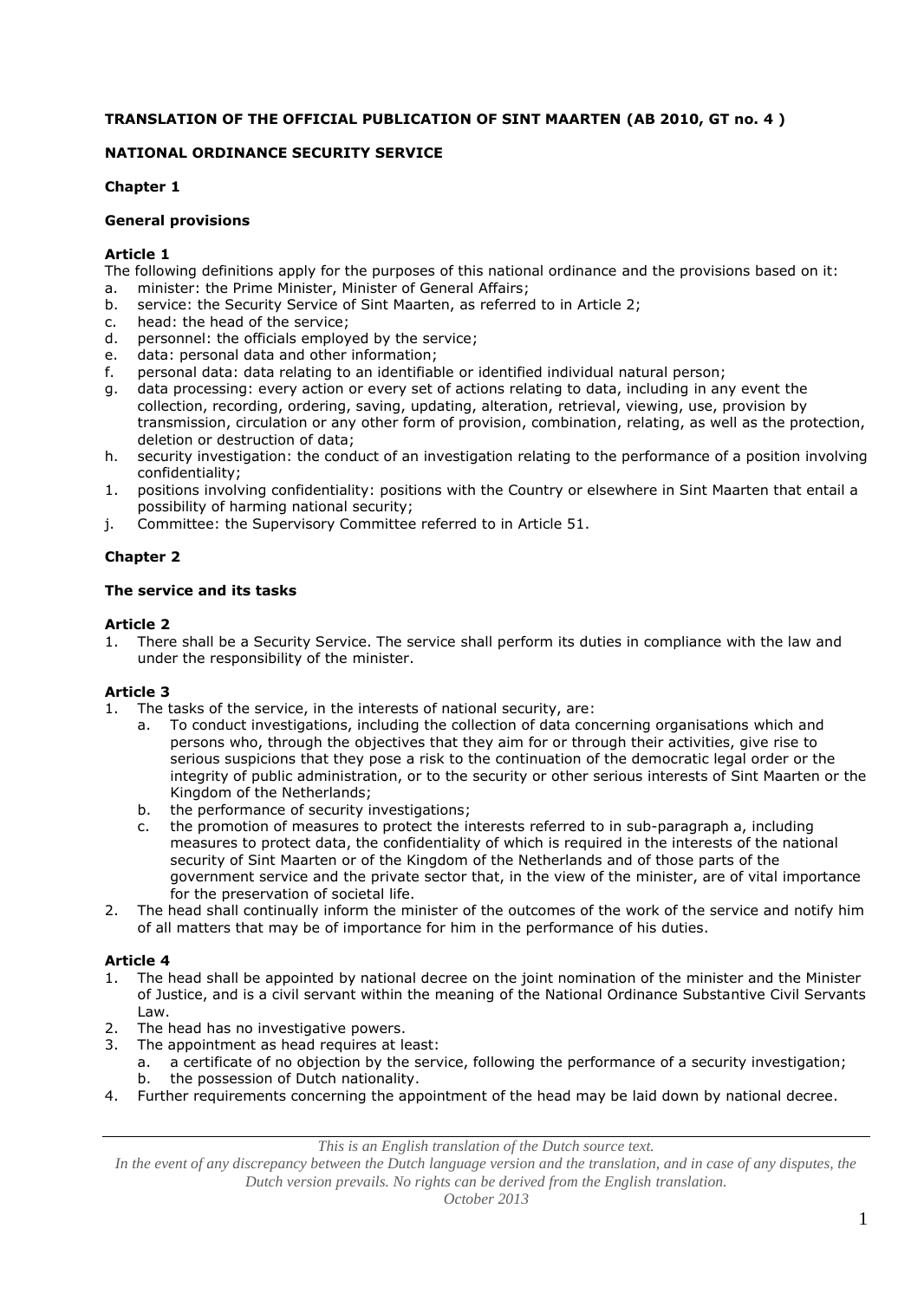The head shall provide for:

- a. the confidentiality of data qualifying for this;
- b. the confidentiality of sources of data qualifying for this;
- c. the security of persons with the assistance of whom data is gathered.

## **Article 6**

The head shall provide for:

- a. the necessary provisions to promote the accuracy and completeness of the data being processed;
- b. the necessary provisions of a technical and organisational nature to secure data processing against the loss of or damage to data and against unauthorised data processing;
- c. the designation of persons who hold sole authorisation to perform the work relating to the data processing described in the designation.

## **Article 7**

- 1. The personnel are civil servants within the meaning of the National Ordinance Substantive Civil Servants Law. Personnel shall be appointed, promoted and dismissed on the nomination of the minister.
- 2. The requirements for appointment to the service are:
	- a. a certificate of no objection by the service, following the conduct of a security investigation; b. the possession of Dutch nationality.
- 3. The personnel shall hold no investigative powers.
- No work shall be assigned to the personnel that conflicts with the tasks of the service, nor shall the personnel perform such actions.

### **Article 8**

The minister may impose further rules concerning the organisation, the working methods and the management of the service.

# **Chapter 3**

### **General provisions concerning data processing**

### **Article 9**

- 1. The service is authorised to process data in observance of the requirements imposed for this by or pursuant to an ordinance.
- 2. Data processing shall take place only for a specific objective and only to the extent necessary for proper implementation of this ordinance.
- 3. Data processing shall take place in accordance with the law and in a correct manner with due care.
- 4. Data processed as part of the performance of the tasks of the service shall be provided with an indication concerning the degree of reliability or a reference to the document or source from which the data have been derived.

## **Article 10**

- a. The service shall process personal data concerning only those persons:
- b. whose activities give rise to serious suspicions that they form a risk to the continuity of the democratic legal order or the integrity of public administration, or to the security or other serious interests of Sint Maarten or the Kingdom of the Netherlands;
- c. who have granted written consent for the institution of a security investigation;
- d. concerning whom information has been requested by another information or security service within or beyond the Kingdom of the Netherlands;
- e. whose data are necessary to support the proper performance of the tasks of the service;
- f. who are or have been employed by the service.
- b. The service shall not gather data concerning a person's religion or faith, race, health or sexual life unless this takes place to supplement other information and is unavoidable for the purpose of the aforementioned gathering of data.

*In the event of any discrepancy between the Dutch language version and the translation, and in case of any disputes, the Dutch version prevails. No rights can be derived from the English translation.*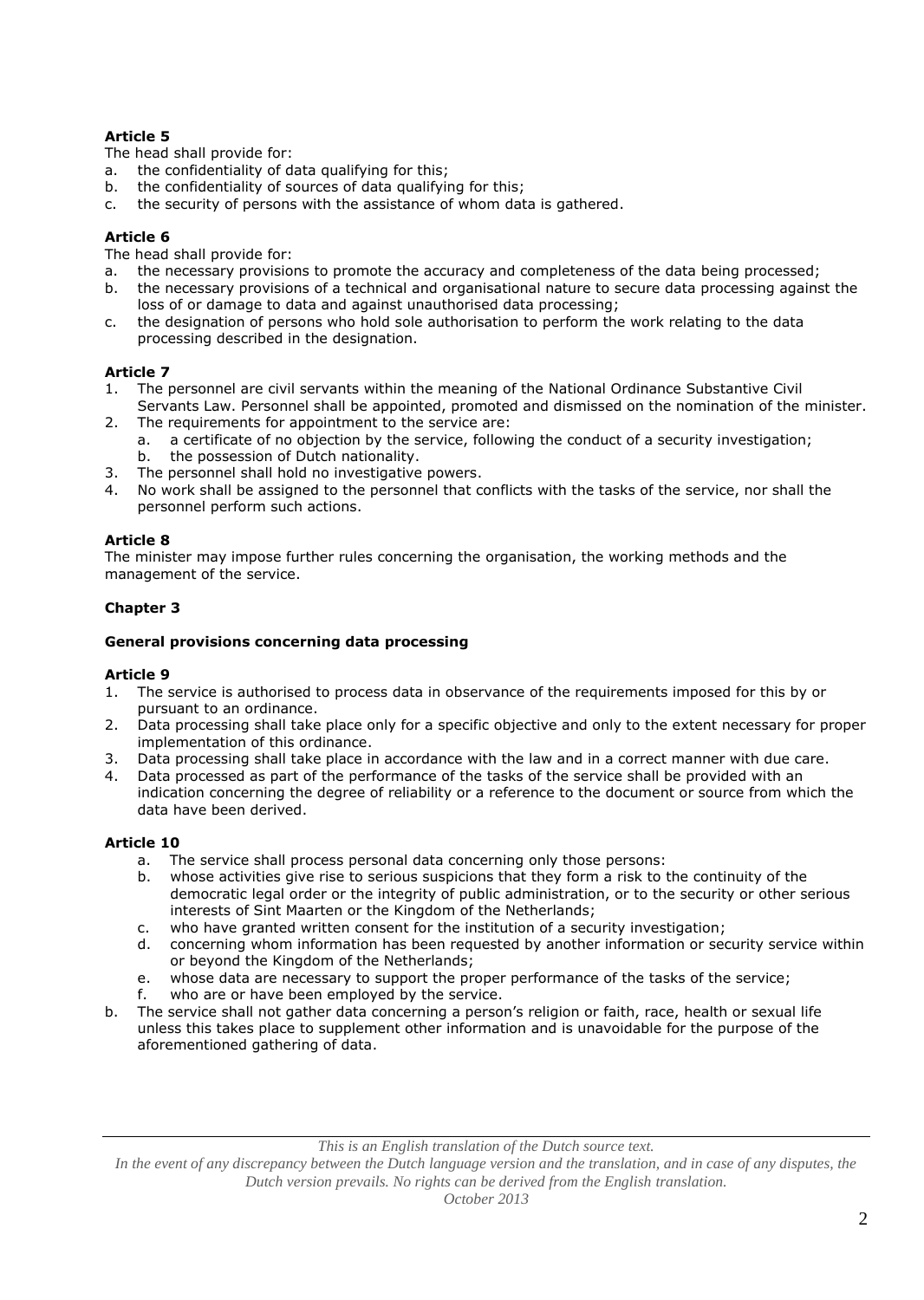- 1. The head shall ensure that data processed by the service concerning a person that prove, after the event, to be incorrect or to have been processed improperly shall be corrected or deleted without delay. The head, or the minister, if Article 28(2) applies, shall immediately notify the correction to the person to whom the relevant data was provided.
- 2. The head shall ensure that data that have lost their significance in relation to the purpose for which they were processed are deleted.
- 3. The deleted data shall be destroyed unless this is prevented by legal rules concerning the keeping of data.
- 4. If a request within the meaning of Articles 34 or 36 is made in relation to data qualifying for destruction, the destruction of the relevant data shall be suspended at least until the time on which a final decision is made on the request. To the extent that the request to view the data is granted, the relevant data shall not be destroyed before the person concerned has been able to access the relevant data in accordance with Article 34(2).
- 5. By national decree containing general measures, rules shall be imposed regarding the method of deletion and destruction of data, within the meaning of paragraphs 2 and 3.

### **Article 12**

Unless otherwise provided in this ordinance, the National personal data protection ordinance does not apply.

### **Chapter 4**

### **General data gathering powers**

#### **Article 13**

The service shall gather the data necessary for the proper performance of its duties, as referred to in Article 3(1), from public sources.

### **Article 14**

- 1. The head and the personnel authorised by the head to that end are authorised to address the following for the gathering of data in the performance of their tasks or to support the proper performance of their tasks:
	- a. administrative bodies, officials and all other persons that can be deemed able to provide the necessary data;
	- b. the persons responsible for processing of data.
- 2. In the case referred to in the first sentence and sub-paragraph b of paragraph 1, the official charged with this by the head is required to provide proof of identity to the person responsible for data processing on the basis of proof of identity issued for that purpose by the head on behalf of the minister.
- 3. At the request of the head, the person responsible for the management of a government service shall provide the head with the requested information. If that service is subject to special confidentiality requirements, the request shall be granted only to the extent that the minister has established in writing in advance that the interests represented by the service outweigh the interests represented by the relevant government service. In that case, any special regulations laid down by ordinance in relation to the aforementioned provision do not apply.
- 4. The regulations applying by or pursuant to national ordinance for the person responsible for data processing with regard to the provision of such data do not apply to provision in response to a request as referred to in paragraph 1.

### **Chapter 5**

### **Special data gathering powers**

### **Article 15**

Without prejudice to the data gathering powers referred to in Articles 13 and 14, the service is authorised to exercise the powers referred to in this chapter, to the extent necessary for proper performance of the task described in Article 3(1)(a).

*This is an English translation of the Dutch source text.*

*In the event of any discrepancy between the Dutch language version and the translation, and in case of any disputes, the Dutch version prevails. No rights can be derived from the English translation.*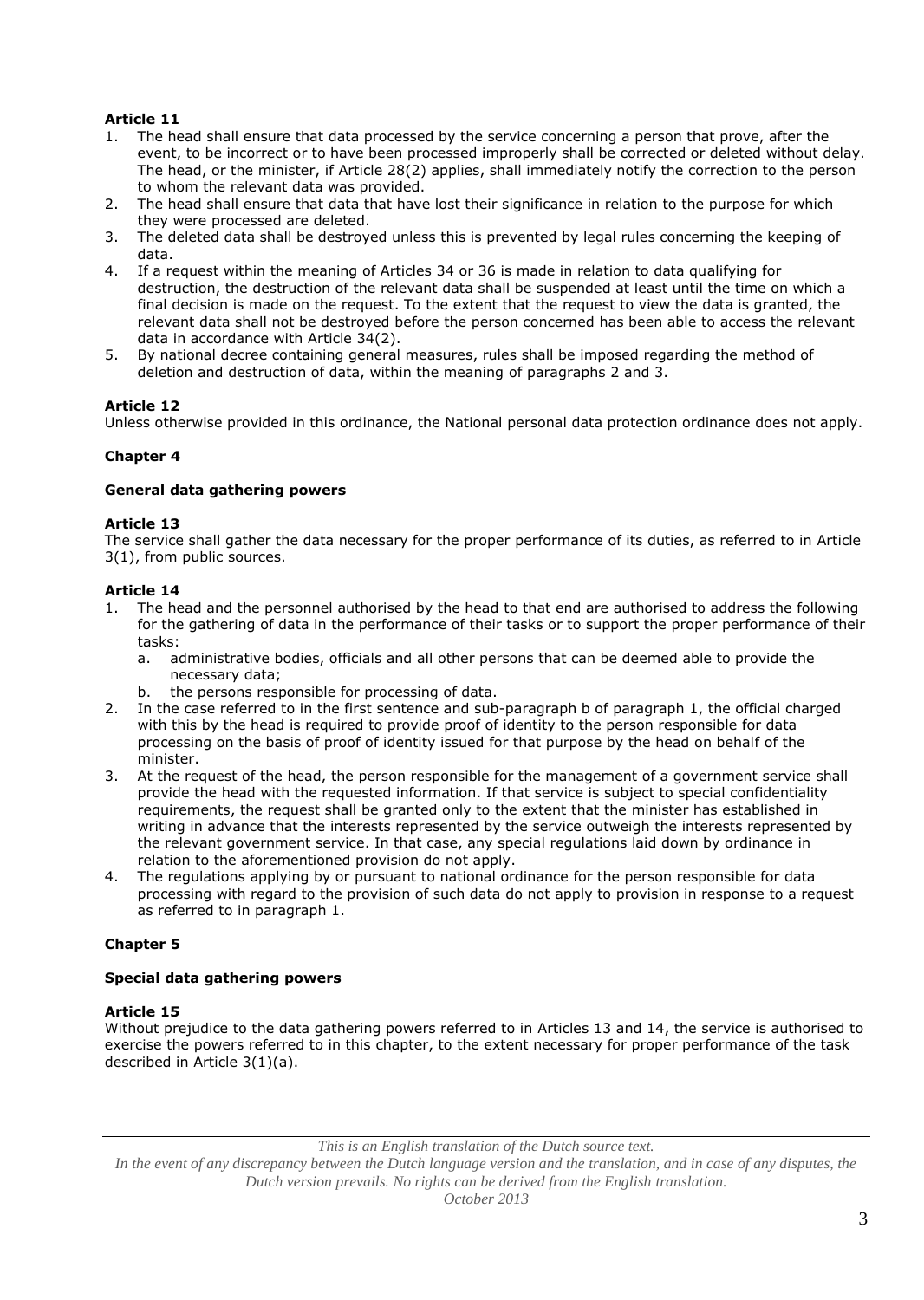- The exercising of the powers described in this chapter by the service is permitted only if, and to the extent that this national ordinance does not provide otherwise, the minister, or the head acting on behalf of the minister, has issued prior written consent for this.
- 2. The head may, by written order, designate civil servants subordinated to him to grant the consent referred to in paragraph 1 on his behalf. The minister shall receive a copy of the order without delay.

### **Article 17**

- 1. The service is authorised to apply the following special powers:
	- a. the observation of natural persons or goods and the recording of data in that regard, with or without the aid of observation and recording tools;
	- b. the following of natural persons or goods and the recording of data in that regard, with or without the aid of tracking devices, locating equipment and recording tools;
	- c. the entry to and searching of enclosed locations;
	- d. opening and inspection of closed objects;
	- e. tapping, recording and monitoring of conversations, telecommunications or automated data transfers by technical means;
	- f. the incorporation and deployment of legal entities to prepare and support operational activities;
	- g. the deployment of natural persons, not being personnel, who are mandated, with or without the use of an assumed identity or capacity, occasionally or for a specific term, under the responsibility and on the instruction of the service, to:
		- 1° gather specific data concerning organisations or persons which may be of importance for the performance of the service's tasks,
		- 2° the promotion or taking of measures and the performance of actions as referred to in Article 23(3) to protect the interests to be represented by the service.
- 2. The opening of a closed object as referred to in paragraph 1(d) includes the opening of letters and other addressed dispatches as well as the hacking of electronic files.
- 3. The special powers described in paragraph 1(c), 1(d) and 1(e) shall be exercised only if the minister, on the written proposal of the head, has issued prior written consent for this in each concrete case. Unless otherwise provided by this national ordinance, such consent is granted for a maximum of three months and may be extended by the same period on each occasion, in response to a written request to that effect by the head. The special powers described in paragraph 1 shall be exercised only if the head has established that the envisaged data gathering cannot take place in the manner described in Articles 13 and 14.

## **Article 18**

- If, in the exercise of the special powers described in Article  $17(1)(c)$ , it is necessary to enter residential premises without the consent of the occupant, the authorisation of the personnel by the minister is required. The regulations laid down in Article 7(2) of the Constitution do not apply.
- 2. The persons authorised to enter the residential property shall be designated by the minister in the authorisation referred to in paragraph 1.

## **Article 19**

- 1. The exercise of the power to open letters, as referred to in Article 17(1)(d) in conjunction with Article 17(2), and to make copies of these without the consent of the addressee, is permitted only if an order for this has been issued for each individual sender or addressee by a judge of the Court of First Instance sitting in Sint Maarten, on the request of the head.
- 2. The request for an order as referred to in paragraph 1 shall at least contain: the name and the address of the person of whom or institution of which the letters or other dispatches addressed to him/it or those sent by him/it are to be opened.
- 3. An order shall be issued only if this is necessary for the proper performance of the task assigned to the service.
- 4. An order, as referred to in paragraph 1, shall be issued:
	- a. by letter or other addressed dispatch, if this is already in the possession of the service;
	- b. for a period of no more than three months, to be fixed in the order, if this concerns the opening of letters or other addressed dispatches entrusted or to be entrusted to a postal or transport institution referred to in the order.

*In the event of any discrepancy between the Dutch language version and the translation, and in case of any disputes, the Dutch version prevails. No rights can be derived from the English translation.*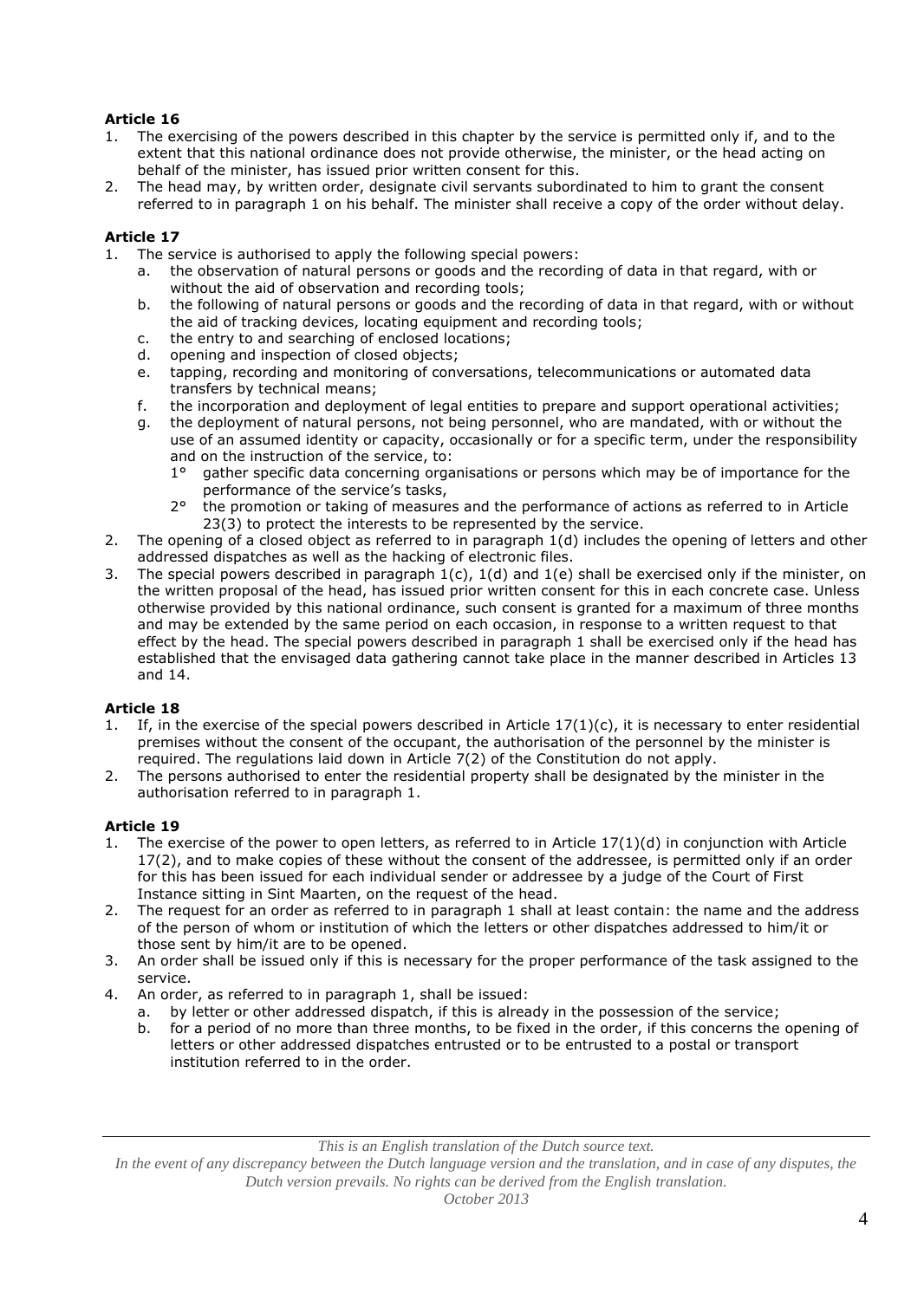- 1. The postal or transport institution referred to in Article 19(4)(b) is required to deliver the letters and other addressed dispatches to which the order relates, for receipt, to a member of the personnel designated for that purpose by the head.
- 2. Personnel are required to show the postal or transport institution proof of identity on the basis of proof of identity issued by the head.
- 3. The head shall ensure that a letter or other addressed dispatch provided by a postal or transport institution is returned to the relevant institution for dispatch immediately after its investigation.

## **Article 21**

- 1. In the event of hacking of an electronic work, within the meaning of Article 17(1)(e) in conjunction with Article 17(2), this may take place with or without the use of technical tools and with the use of a false capacity. This power also includes the power:
	- a. to break through any security;
	- b. to apply technical facilities to undo encryption of data stored or processed in the electronic work;
	- c. to copy the data stored or processed in the electronic work.
- 2. The request for consent referred to in Article 17(3) shall be made by the head and shall at least include:
	- a. a designation of the power that the service wishes to exercise and where applicable, a number;
	- b. data concerning the identity of the person or organisation in respect of whom or which the exercise of the relevant power is required;
	- c. the reason why the exercise of the relevant power is required.
- 3. If the number referred to in paragraph 2(a) is not yet known when the request for consent is submitted, consent shall be granted only subject to the condition that the power may only be exercised as soon as the relevant number is known. The service is authorised to use technical tools with which the number referred to in the first sentence can be obtained.
- 4. If the data referred to in paragraph 2(b) are not yet known when the request for consent is submitted, consent shall be granted only subject to the condition that the data are supplemented at the earliest opportunity.
- 5. Paragraph 3 does not apply with regard to the directed receipt and recording of non-cable-bound telecommunications originating in or addressed to other countries on the basis of a technical distinguishing feature.
- 6. Anyone with knowledge of the removal of the encryption of data stored or processed in the electronic work referred to in paragraph 1 is required to provide the head with all necessary assistance, on his written request, for the removal of such encryption.

## **Article 22**

- 1. To the extent that the exercise of the special power referred to in Article 17(e) concerns telecommunications, the prior written consent of the Minister of Telecommunication is also required for each specific case. The head shall send a copy of each notice of consent to the Supervisory Committee within 48 hours.
- 2. To enable the service to exercise the powers assigned to it in connection with the protection of the democratic legal order, as referred to in Article 17(1)(e), every holder of a concession within the meaning of Article 2 of the National ordinance telecommunication facilities shall take the technical measures in its business that the head considers desirable, without delay.

## **Article 23**

- 1. The minister may order administrative bodies that qualify for this in writing to provide such assistance as is necessary in order to provide a natural person, as referred to in Article 17(1)(g) with an identity to be established. The legal regulations applying for the administrative body in relation to this required work shall not apply, to the extent that they prevent the performance of that work.
- 2. The deployment of natural persons, within the meaning of Article  $17(1)(g)$  shall take place only with the special written authorisation of the head. If a person to be deployed has judicial antecedents, the prior written consent of the minister is required for such deployment and the Supervisory Committee shall be notified of the deployment.
- 3. On the instruction of the service, the natural person referred to in Article  $17(1)(g)$  may also be ordered to perform actions that may result in assistance being provided for the committing of an offence or in the committing of an offence. Instructions within the meaning of the first paragraph shall be issued only if necessitated by the proper performance of the task of the service or in the interests of the safety of the natural person concerned.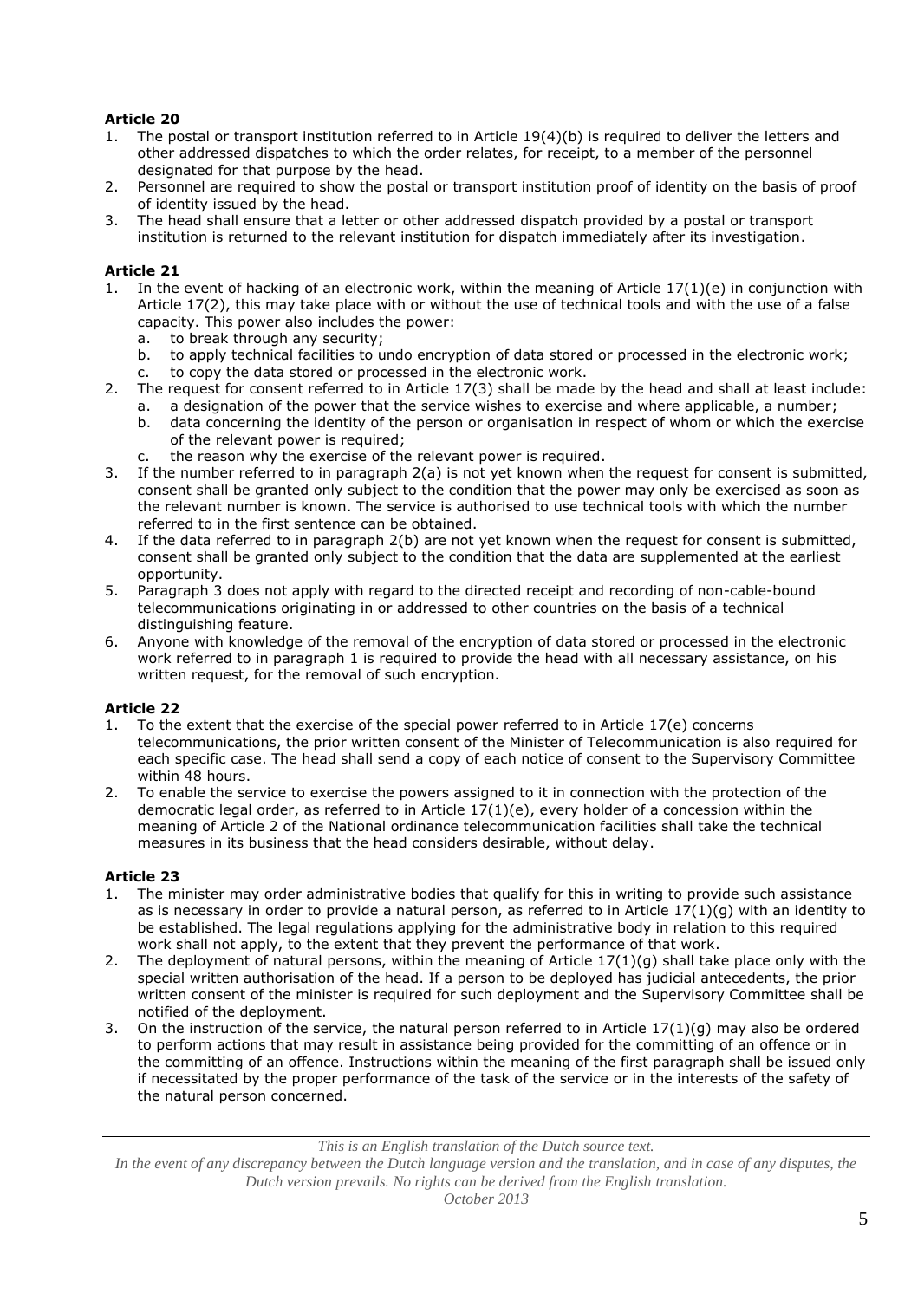- 4. A natural person, as referred to in Article  $17(1)(q)$ , may not, in following the instruction, by his actions incite another person to take different action concerning the plotting or committing of offences than that to which that person's intent was already directed. In the instruction referred to in paragraph 3, the relevant natural person will be informed:
	- a. of the circumstances in which they may perform actions in order to carry out the instruction that may result in assistance being provided for the committing of an offence or in the committing of an offence;
	- b. of the way in which the instruction should be carried out, including the nature of the actions that may be performed by the relevant person in that regard, to the extent that these are foreseeable when the instruction are given.
- 5. The instruction of the natural person, as referred to in Article  $17(1)(g)$ , shall be recorded in writing.
- 6. By national decree containing general measures, the minister may impose further rules concerning:
	- a. The conditions and the cases in which a natural person, as referred to in Article  $17(1)(q)$ , may perform actions in order to carry out the instruction that may result in assistance being provided for the committing of an offence or in the committing of an offence;
	- b. The way in which the exercise of the relevant power will be monitored.

- 1. Five years after the termination of the exercise of the special power referred to in Article  $17(1)(c)$ , to the extent that a residential property was entered without the consent of the occupant, and once a year thereafter, the minister shall investigate whether a report on this can be issued to the person in respect of whom the power was exercised. If this is possible, it shall take place at the earliest opportunity.
- 2. The report shall be issued in writing and shall contain only:
	- a. information concerning the identity of the person concerned;
		- b. the person or institution that granted consent or authorisation, or that ordered the exercise of the special power;
		- c. the date on which the consent, authorisation or order for the exercise of the power was issued;
		- d. the period during which the power was exercised and a specification of the residential property that was entered.
- 3. If it is not possible to issue the report referred to in paragraph 1, the Supervisory Committee shall be notified of this. The notice to the Committee shall state the reasons.
- 4. The obligation to issue a report, as referred to in paragraph 1, lapses on the date on which it is established that this is not reasonably possible.
- 5. The written report to the person shall be deferred if the special power was exercised as part of an investigation concerning which the provision of information to the person concerned would have to be refused pursuant to Article 39 if that person had submitted a request within the meaning of Article 34 at the time of the investigation.
- 6. The investigation obligation referred to in paragraph 1 lapses if the service informs the minister in writing that the issue of the report can reasonably be expected to lead to:
	- a. sources of the service, including intelligence and security services of other countries, being revealed;
	- b. serious damage to relations with other countries and with international organisations;
	- c. a specific application of a method of the service or the identity of persons who assisted the service in the application of the method being revealed.

## **Article 25**

- 1. If the head considers action that cannot be attributed to a special power as described in Article 17(1) and that, on its performance, leads or could lead to a breach of the right to protection of the privacy of a citizen, he shall not take such action without the written consent of the minister for this. The Supervisory Committee shall be notified of the performance of the action.
- 2. Within six months of the consent to perform the action referred to in paragraph 1 being granted, the government shall submit a draft national ordinance regulating that action to Parliament.

### **Article 26**

1. The exercise of the powers referred to in this chapter is warranted only if the collection of data envisaged thereby cannot take place, or cannot take place in time by consulting publicly accessible sources of information or information sources for which the service has been granted the right to view the information held there.

*This is an English translation of the Dutch source text.*

*In the event of any discrepancy between the Dutch language version and the translation, and in case of any disputes, the Dutch version prevails. No rights can be derived from the English translation.*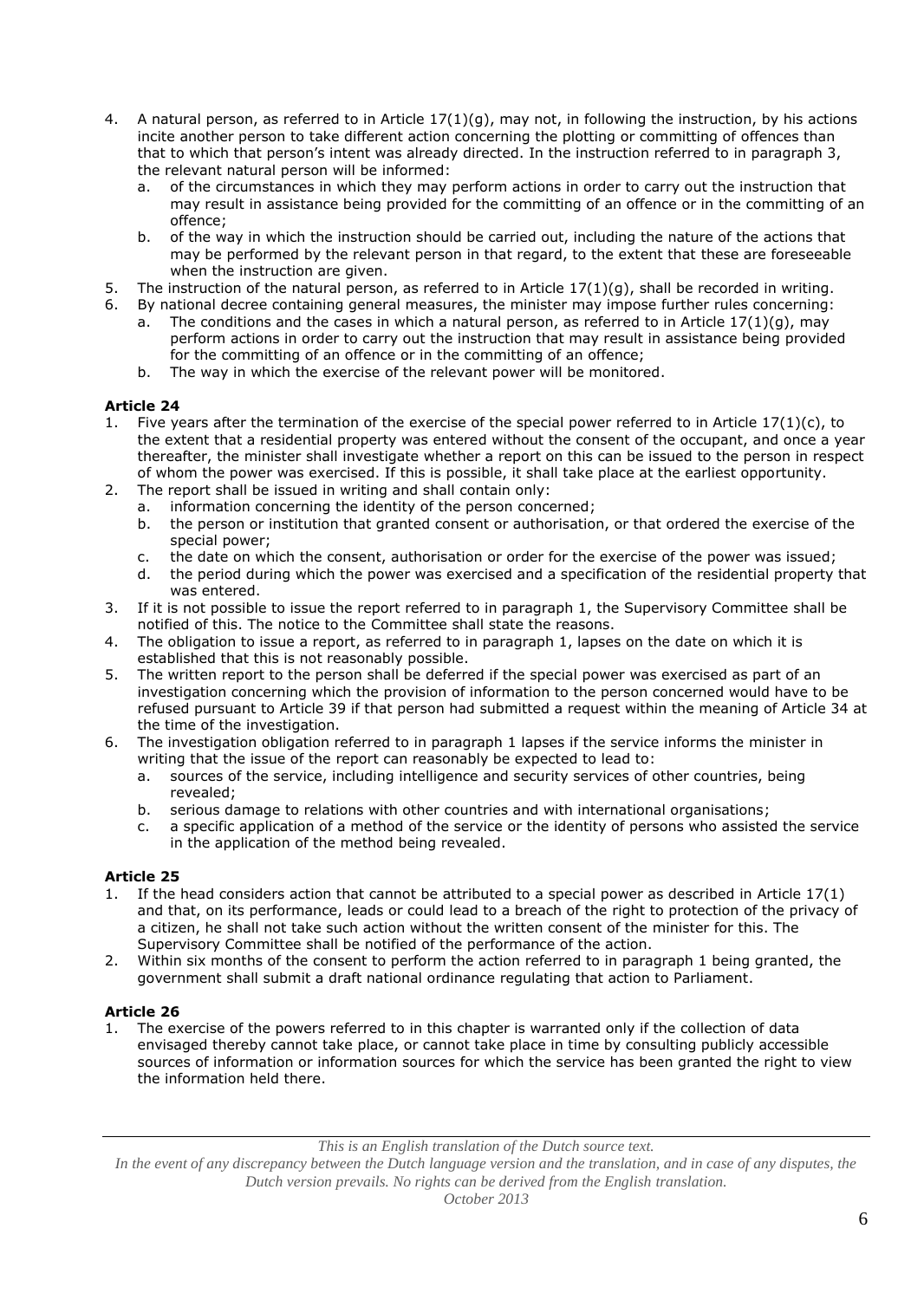- 2. If a decision is made to exercise one or more of the powers referred to in this chapter, the only powers that shall be exercised are those that, in view of the circumstances of the case, including the seriousness of the threat to the interests to be protected by the service, are least detrimental to the person concerned, including in comparison with other available powers.
- 3. The exercise of a power, within the meaning of this chapter, shall be discontinued immediately if the purpose for which the power is exercised is achieved or if the exercise of a less extensive power will suffice.
- 4. The exercise of powers must be proportionate to the objective envisaged thereby.
- 5. A written report on the exercise of powers within the meaning of this chapter shall be drawn up in each concrete case.

## **Chapter 6**

### **Internal and external provision of data**

### **Article 27**

The provision of data processed by or for the service to a civil servant employed in the service or employed by the service pursuant to any provision of or pursuant to a national ordinance shall take place only to the extent necessary for the proper performance of the task assigned to the relevant civil servant.

## **Article 28**

- 1. The head, after being granted the general or special written consent of the minister for that purpose, is authorised to notify the following of certain data or categories of data in relation to the proper performance of the service's tasks:
	- a. another minister;
	- b. a government body concerned, in Sint Maarten;
	- c. a non-government body concerned, provided that the prior written special consent to that end of the minister has been granted;
	- d. intelligence and security services of other countries that qualify for this, as well as international security, signals intelligence and intelligence bodies qualifying for this.
- 2. If the nature of the notice referred to in paragraph 1 provides grounds for this, the head shall inform the minister, in which case the notice shall be issued by the minister.
- 3. Every four months, the head shall send the minister a written review of the notices issued pursuant to paragraph 1.
- 4. Within 30 days of a new minister taking office, the head shall send the minister a written review of the current general and special consents granted pursuant to paragraph 1.
- 5. The provision of data by the head, or by the minister in the cases referred to in paragraph 2, shall take place subject to the conditions that he imposes in each individual case:
	- a. that the data shall be used only for the purpose for which they are provided, and
	- b. that the recipient may not provide them to other parties without the prior written consent of the head. Conditions may be attached to such consent.
- 6. Without prejudice to the notice referred to in paragraph 1, notice of data processed by the service may be issued only in the cases for which provision is made in this national ordinance.
- 7. The service shall pass on data obtained from other intelligence and security services within or beyond the Kingdom of the Netherlands to other persons or institutions only after the head has been issued written consent for this by the issuing organisation.

## **Article 29**

- 1. The notice referred to in Article 28(1) shall be issued in writing. The head shall keep a record of each notice.
- 2. In urgent cases, data may be provided orally, followed by written confirmation of the oral notice within 48 hours, with a description of the data provided.

## **Article 30**

1. The head is authorised, if processing of data by or for the service reveals information that may be of importance for the detection or prosecution of offences, to issue written notice of this to the member of the Department of Public Prosecutions designated for that purpose, with the prior written consent of the minister for this in each concrete case.

*This is an English translation of the Dutch source text.*

*In the event of any discrepancy between the Dutch language version and the translation, and in case of any disputes, the Dutch version prevails. No rights can be derived from the English translation.*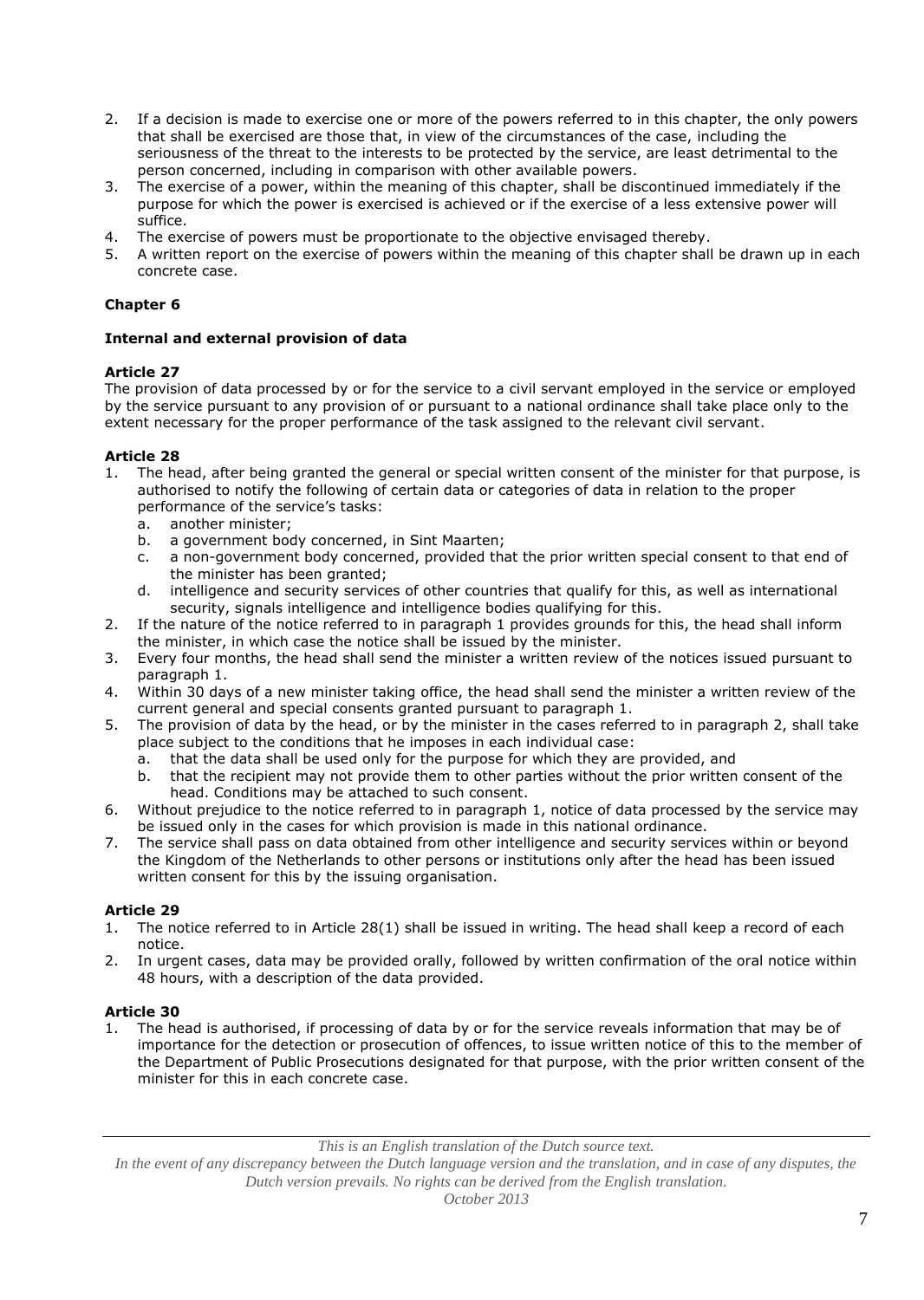- 2. In urgent cases, the notice referred to in paragraph 1 may be given orally. The head will confirm the relevant notice in writing at the earliest opportunity.
- 3. Access will be provided to all the underlying data necessary to assess the accuracy of the notice, in response to a written request to that effect from the member of the Department of Public Prosecutions designated for that purpose. Articles 65 and 66 are likewise applicable.
- 4. If processing of data by or on behalf of the service reveals an urgent and serious reason, the minister, or the head after the minister has granted him written consent to that end for each concrete case, may issue written notice of data to persons or institutions, designated by or pursuant to national decree, which are involved in the execution of a public task, to the extent that these data may also be of importance for the protection of the interests assigned to them in that regard. Paragraph 3 is likewise applicable, on the understanding that access to the data may be granted.
- 5. The head shall maintain a note of each notice.

- 1. Personal data of which the accuracy cannot reasonably be determined or which was processed more than 10 years ago and no new data concerning the relevant person have been processed since then, shall not be provided.
- 2. By way of derogation from paragraph 1, notices regarding personal data can be made only to:
	- a. a service or institution, within the meaning of Article  $28(1)(d)$ ;
		- b. institutions that are responsible for the detection and prosecution of offences;
		- c. other institutions in exceptional cases to be determined by the minister.
- 3. With a notice as referred to in paragraph 2, the degree of reliability and the age of the underlying data shall be reported. If a declaration, within the meaning of Article 35(1), concerning the relevant data is available, this shall be provided at the same time.

## **Article 32**

A note shall be kept of the provision of personal data.

# **Chapter 7**

### **Right to access personal data and other information**

### **Article 33**

For the purposes of this chapter, the definitions of the terms 'document', 'administrative matter', 'internal consultations', 'personal policy views' and 'official or mixed advisory committee' in the National ordinance open government shall apply.

### **Article 34**

- 1. The minister shall notify everyone on request, at the earliest opportunity and in any event within three months, whether and if so, which personal data concerning him or her have been processed by or for the service. The minister may defer his order for a maximum of four weeks. The applicant shall be notified of the deferral in writing, stating the reasons, before the end of the first term.
- 2. To the extent that the application referred to in paragraph 1 is granted, the minister shall give the applicant the opportunity to access his data as soon as possible, and in any event within four weeks of the announcement of his order.
- 3. The minister shall provide for proper verification of the identity of the applicant.

## **Article 35**

- 1. A person who, pursuant to Article 34, has accessed data concerning him processed by or for the service, may issue a written declaration in that regard. That declaration shall be added to the relevant data.
- 2. On accessing of the data concerning him, the person concerned shall be referred to the provisions of paragraph 1.
- 3. The declaration shall be deleted and destroyed at the same time as the data to which it relates.

### **Article 36**

1. Article 34 is likewise applicable to a request concerning personal data that are processed by or for the service in relation to a deceased spouse, registered partner, child or parent of the applicant.

*This is an English translation of the Dutch source text.*

*In the event of any discrepancy between the Dutch language version and the translation, and in case of any disputes, the Dutch version prevails. No rights can be derived from the English translation.*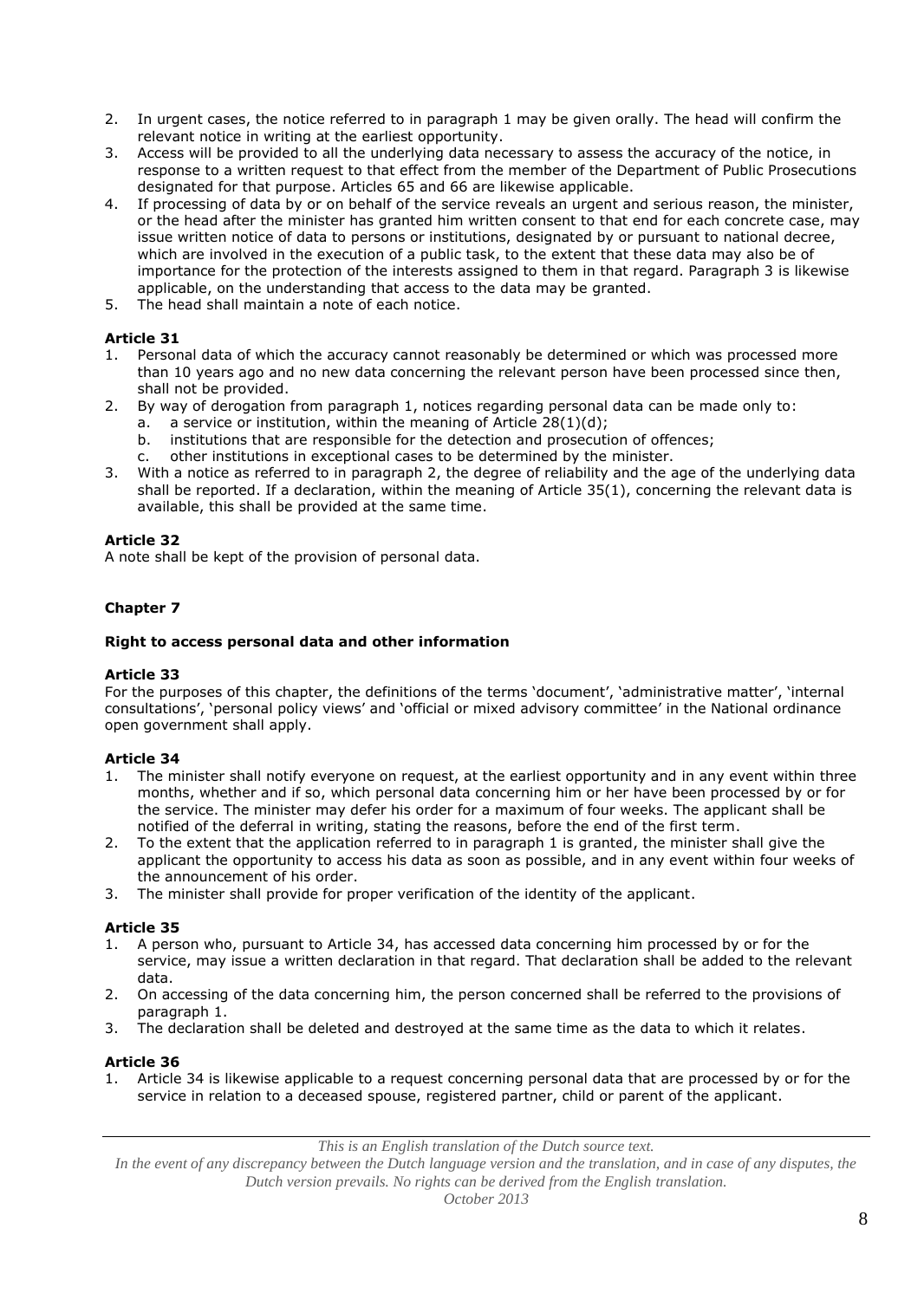- 2. The request referred to in paragraph 1 shall at least contain the following information:
	- a. the surname and initials of the deceased;
	- b. the date and place of birth of the deceased;
	- c. the date and place of decease;
	- d. the capacity of the deceased in relation to the applicant.
- If the request referred to in paragraph 1 proves to concern data relating to a person who is not yet deceased or to a deceased person who was not related to the applicant as a spouse, registered partner, child or parent, the request shall be declared inadmissible.

- 1. The minister shall notify anyone on request, at the earliest opportunity and in any event within three months, of whether they may access data, other than personal data concerning the administrative matter recorded in the application. The minister may defer his order for a maximum of four weeks. The applicant shall be notified of the deferral in writing, stating the reasons, before the end of the first term.
- 2. To the extent that the application referred to in paragraph 1 is granted, the minister shall notify the applicant of the relevant data as soon as possible, and in any event within four weeks of the announcement of his order.

### **Article 38**

- 1. The minister shall notify the applicant of the relevant data by:
	- a. providing a copy of the document in which the relevant data are recorded, or by providing the literal content of that document in another form,
	- b. permitting access to the contents of the relevant document,
	- c. providing an extract from or summary of the contents of the relevant document, or
	- d. providing information from the relevant document.
- 2. In selecting between the different forms of notification, the minister shall take account of the preferences of the person concerned and the interest of the service.

## **Article 39**

- 1. The request referred to in Article 34 shall in any event be rejected if:
	- a. data concerning the applicant have been processed in relation to any investigation, unless:
		- $1^\circ$  the relevant data were processed more than five years ago,  $2^\circ$  no new data concerning the applicant have been processed 2° no new data concerning the applicant have been processed since then in connection with the investigation as part of which the relevant data were processed,
		- 3° the data in question are not relevant to any current investigation;
	- b. no data concerning the applicant have been processed.
- 2. If a request pursuant to paragraph 1 is rejected, the reasons for the rejection shall refer only in general terms to all grounds for rejection described in that paragraph.
- 3. Paragraphs 1 and 2 are likewise applicable to a request, within the meaning of Article 36, where 'applicant' should read 'the deceased'.

## **Article 40**

- 1. The request referred to in Article 37 shall be rejected to the extent that the data to which the request relates:
	- a. could jeopardise the integrity of the Government;
	- b. could harm national security.
	- c. concerns business or production information that was provided to the government by natural persons or legal entities in confidence.
- 2. A request shall also be rejected to the extent that the interest of providing the data to which the request relates is outweighed by the following interests:
	- a. the relations of Sint Maarten with other countries and with international organisations;
	- b. the economic or financial interests of the state, the other public-law bodies, bodies or administrative authorities;
	- c. the detection and prosecution of offences;
	- d. inspection, control and supervision by or on behalf of administrative authorities;
	- e. respect for personal privacy;
	- f. the interest of the person or organisation to which the data relate in being the first to be able to view the data;

*This is an English translation of the Dutch source text.*

*In the event of any discrepancy between the Dutch language version and the translation, and in case of any disputes, the Dutch version prevails. No rights can be derived from the English translation.*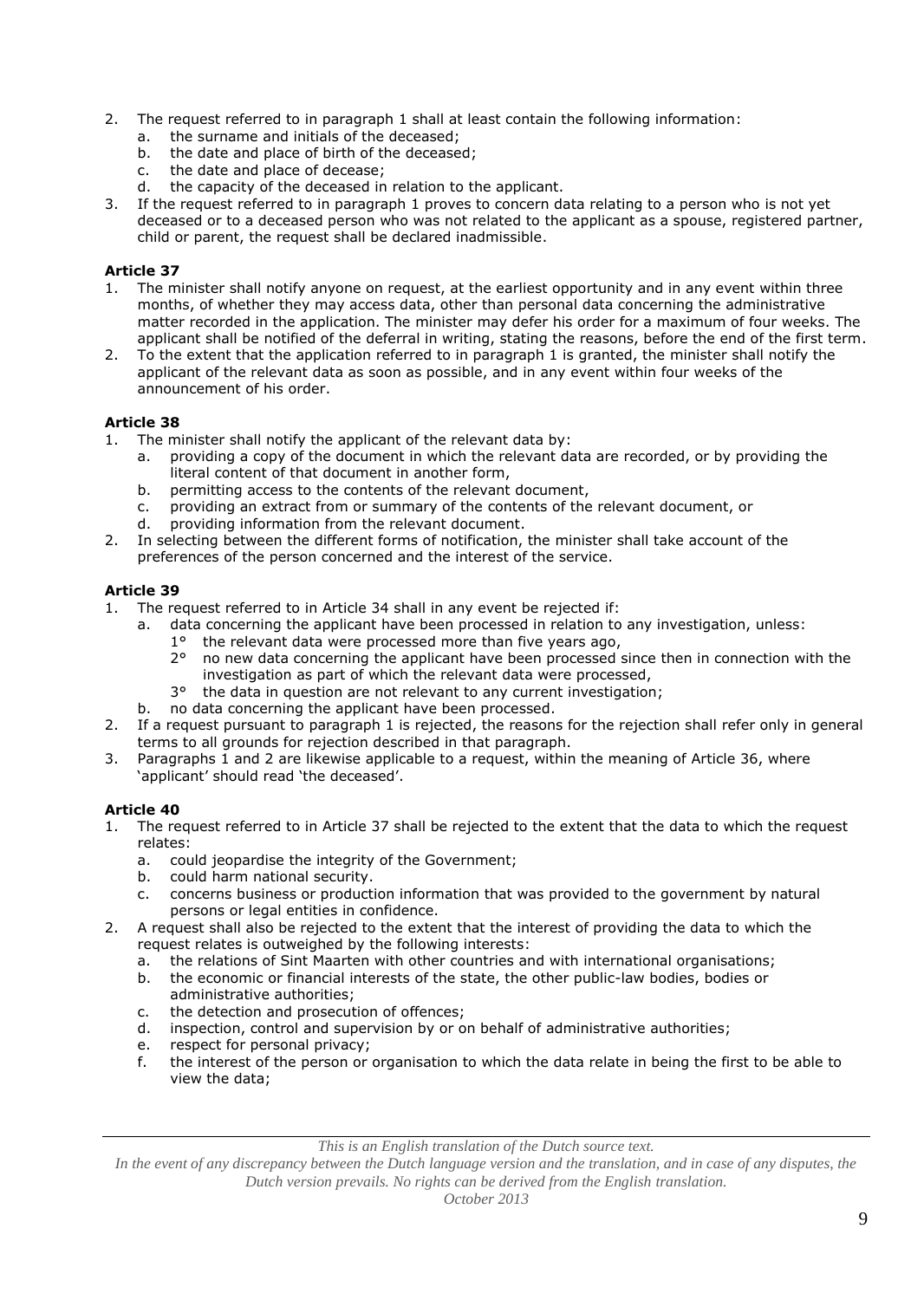- g. the prevention of disproportionate benefits or disadvantage to natural persons, legal entities or third parties involved in the matter.
- 3. If a request to access data is rejected, the Supervisory Committee shall be notified of this. The notification of the committee shall be accompanied by the reasons for the rejection of the request.
- 4. The preceding paragraphs are likewise applicable to a request as referred to in Articles 34 and 36, to the extent that such a request is not rejected pursuant to Article 39.

- 1. If the request relates to data contained in documents drawn up for the purpose of internal consultations, no data shall be provided regarding personal policy views contained in these.
- 2. With a view to good and democratic administration, information on personal policy views may be provided in a form that cannot be traced to persons. If the person who has expressed these views or has supported these consents to this, the data may be provided in a form that can be traced to persons.
- 3. With regard to advice of an official or mixed advisory committee, data concerning personal policy views contained in the document may be provided if the administrative authority directly concerned has informed the members of the advisory committee of the intention to do so before the commencement of their work.

### **Article 42**

- 1. By way of derogation from Article 34, the head shall give a person employed or formerly employed by of for a service an opportunity to access his or her data in the personnel and payroll administration at his or her written request, at the earliest opportunity and in any event within four weeks of the receipt of the request.
- 2. Data that could provide insight into the sources that must be kept confidential shall be excluded from access.
- 3. The head may determine that viewing of the data is reserved for the person concerned, in person.
- 4. Persons who have viewed the data that concern them may request the head to improve, supplement or delete these, in writing, if they are factually incorrect, are incomplete or irrelevant for the purpose of the processing or have been processed in contravention of a statutory provision. The request shall contain the changes to be made.
- 5. The head shall notify the applicant of whether he will meet the request referred to in paragraph 4, or to what extent he will do so, within six weeks of its receipt.

### **Chapter 8**

### **Security investigations**

### **Article 43**

The positions involving confidentiality shall be designated by national decree, containing general measures.

### **Article 44**

- 1. A person may not be assigned a position involving confidentiality unless the minister has declared in advance, on the grounds of a security investigation instituted by the service, that there is no objection to the person concerned holding that position, from the point of view of the continuation of the democratic legal order, the integrity of public administration or the security of other serious interests of Sint Maarten.
- 2. The security investigation shall be performed only with the prior written consent of the person concerned.
- 3. By national decree containing general measures, rules shall be laid down regarding the way in which security investigations are conducted. Rules concerning the way in which the data gathered as part of a security investigation are recorded and how the person concerned, by way of derogation from Article 34, may access the data recorded with regard to him, may also be laid down by national decree, containing general measures.

### **Article 45**

1. The minister shall provide for a new security investigation regarding persons holding a position involving confidentiality every five years and, if proven facts or circumstances give him cause to do so, shall provide for the conduct of incidental new security investigations. The consent of the person concerned is not required for the institution of a new security investigation.

*This is an English translation of the Dutch source text.*

*In the event of any discrepancy between the Dutch language version and the translation, and in case of any disputes, the Dutch version prevails. No rights can be derived from the English translation.*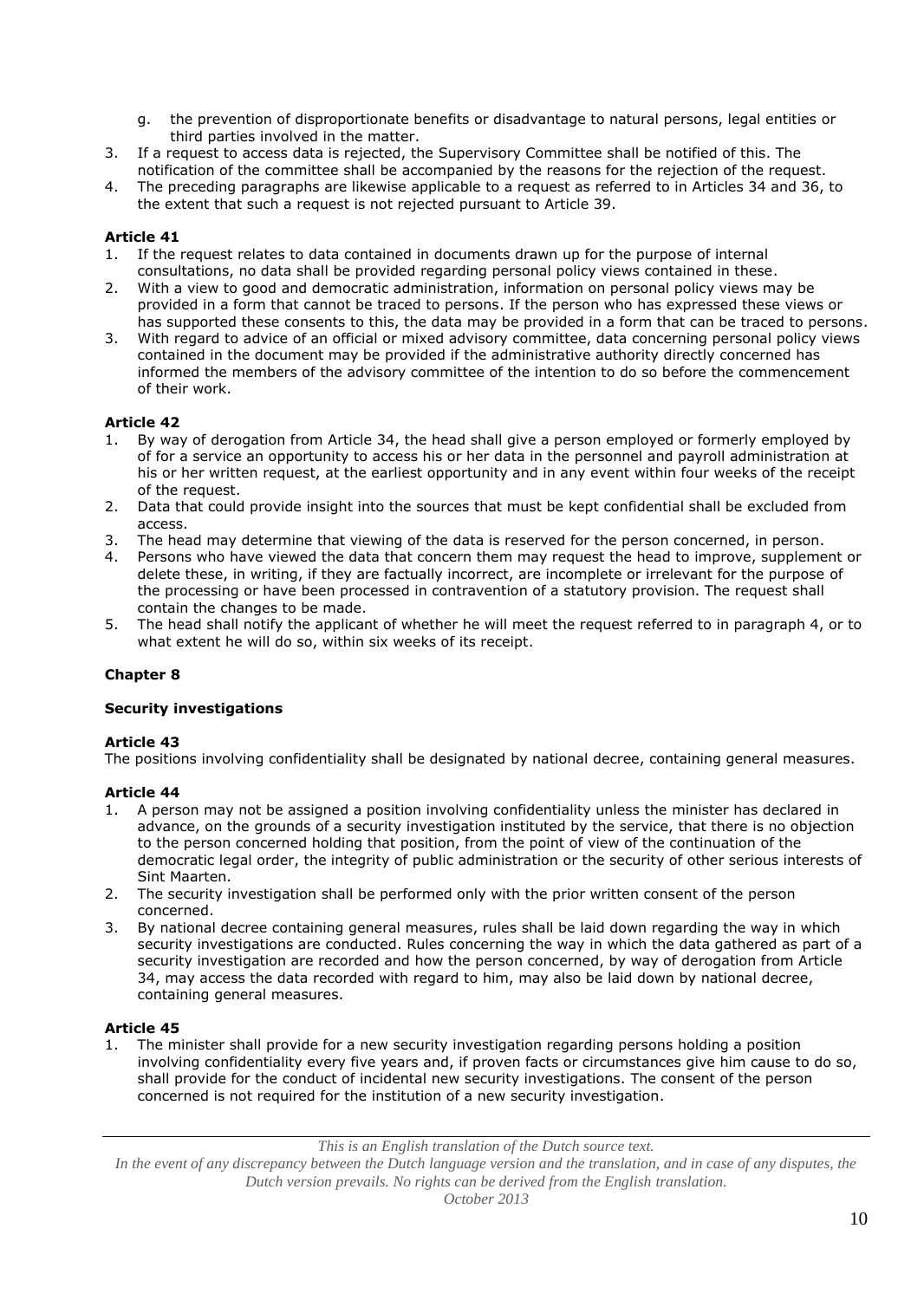- 2. The minister shall withdraw the declaration referred to in Article 44(1) for a person concerning whom he has established that there are insufficient assurances that the person concerned will faithfully comply with the obligations arising from the position involving confidentiality in all circumstances.
- 3. In the event of a case as referred to in paragraph 2 with regard to a civil servant, the minister responsible for the person concerned shall immediately relieve him of his obligation to perform the work related to the position involving confidentiality and shall dismiss him from the relevant position as soon as possible. If a non-civil servant is involved, the minister concerned shall promote the early dismissal of the person concerned from the position involving confidentiality.
- 4. A person may not continue to be assigned a position involving confidentiality after the minister has withdrawn a declaration, as referred to in the Article 44(1), concerning that person.

- The 1952 Civil Servants Justice Regulation does not apply to objections and appeals against the failure to issue declarations as referred to in Article 44(1) and against a withdrawal, as referred to in Article 45(2).
- 2. By way of derogation from Article 7(2)(c) of the National ordinance administrative justice, appeals are possible against administrative decisions, as referred to in Article 44(1) and in Article 45(2), on the understanding that:
	- a. in the processing of a notice of objection concerning that non-issue or withdrawal, the Supervisory Committee shall perform the asks assigned to the Advisory committee on notices of objection in the aforementioned national ordinance;
	- b. the hearing takes place in private;
	- c. the defence statement is not made available for inspection and the Supervisory Committee is authorised to withhold parts of the defence statement from the person who filed the objection, with a written reference to the grounds laid down in Article 40(1) and 40(2).

## **Chapter 9**

### **Cooperation between services**

### **Article 47**

- 1. The head shall provide for the maintenance of connections with the intelligence and security services within the Kingdom and of states and international organisations qualifying for this.
- 2. As part of the maintenance of connections as referred to in paragraph 1, data may be provided to these institutions for interests to be protected by those institutions, to the extent that:
	- a. these interests are not inconsistent with the interests that the service is required to protect, and
	- b. the proper performance of the tasks of the service does not prevent such provision.
- 3. Articles 28, 29 and 31 are likewise applicable to the provision of data within the meaning of paragraph 2.

## **Article 48**

- As part of the maintenance of connections as referred to in Article  $47(1)$ , the head may provide those institutions with technical and other forms of support for the interests to be protected by those institutions, in response to a written request to that effect, to the extent that:
	- a. these interests are not incompatible with the interests that the service is required to protect, and b. the proper performance of the tasks of the service does not prevent such provision.
- 2. A request for support, within the meaning of paragraph 1, must be signed by the competent authority of that institution and must contain a detailed description of the form of support required and the reasons why the support is considered desirable. The requested support shall be provided only with the consent of the minister.
- 3. The minister may mandate the authority to grant the consent referred to in paragraph 2 to the head only to the extent that requests of an urgent nature are involved. The minister shall be notified of consent issued by the head without delay.

#### *This is an English translation of the Dutch source text.*

*In the event of any discrepancy between the Dutch language version and the translation, and in case of any disputes, the Dutch version prevails. No rights can be derived from the English translation.*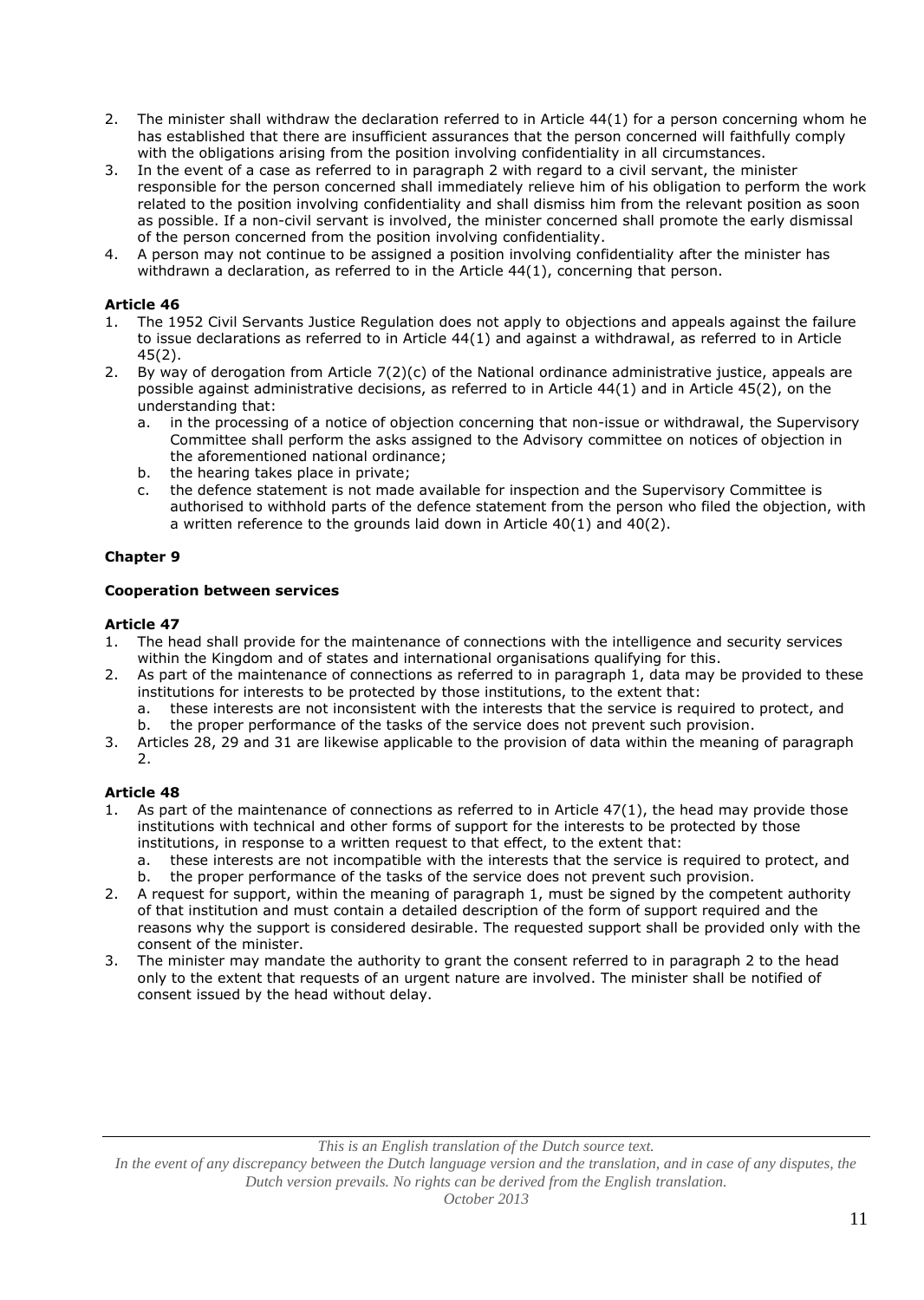# **Chapter 10**

## **Cooperation with other institutions**

### **Article 49**

- 1. The head and the attorney general of the Department of Public Prosecutions shall conduct regular talks in the interest of proper and coordinated performance of tasks by the service and the Department of Public Prosecutions.
- 2. The head shall also conduct regular talks with the commissioner of the Sint Maarten Police Force, the chief public prosecutor, the inspector of import and excise duties and the director of the service responsible for the implementation of the National Admission and Deportation Ordinance, concerning matters of common interest.
- 3. The police and customs officers and the officers of the Immigration and Naturalisation service shall notify the commissioner of the Sint Maarten Police Force or the inspector of import and excise duties without delay of information that comes to their knowledge that may be of importance to the service. This information shall immediately be passed on to the head by the relevant head of the service or shall be raised in the talks referred to in paragraphs 1 and 2.
- 4. By way of derogation from paragraph 3, the provision of information may also take place in a direct electronic manner. By or pursuant to national decree containing general measures, further rules shall be laid down concerning the technical and organisational measures to be taken.

## **Article 50**

- 1. On the written request of the Minister of Justice, the service is authorised to provide technical support for institutions responsible for the detection of offences.
- 2. The minister is authorised to address the Minister of Justice with the written request for the provision of technical support to the service in the performance of its tasks by the Sint Maarten Police Force.
- 3. A request for assistance within the meaning of paragraphs 1 and 2 shall be signed by the Minister of Justice or the minister, respectively, and shall contain a detailed description of the required work. The minister who requests the support is responsible for the actual execution of the work to be performed.

### **Chapter 11**

### **Supervision of the service**

### **Article 51**

- 1. There shall be a Supervisory Committee concerning the Sint Maarten Security Service.
- 2. The Committee is responsible for:
	- a. supervision of the legitimacy of the implementation of the matters laid down by or pursuant to this ordinance;
	- b. the provision of information and advice to the minister, on request or otherwise, concerning the findings of the Committee. If required, the Committee may request the minister to notify Parliament of this information and advice, in which case the working method described in Article 56, paragraphs 3 to 7, is likewise applicable.
	- c. the investigation and assessment of complaints regarding the actions of the service.

## **Article 52**

- The Committee consists of three members:
	- a. one member of the Common Court of Justice of Aruba, Curaçao, Sint Maarten, Bonaire, Saba and Sint Eustatius, nominated by the president of this Court as the chairman. The president of the Court also nominates a member of the Court who acts as a member of the Committee and deputy chairman in the absence of the chairman;
	- b. the vice chairman of the Council of Advice;
	- c. the President of Parliament.
- 3. The members of the Committee must hold Dutch nationality.
- 4. The members shall hold no positions of which the performance is undesirable in the interests of the proper performance of their office or the preservation of their impartiality and independence, or of confidence therein.
- 5. The positions of the members shall be disclosed by the chairman.

*This is an English translation of the Dutch source text.*

*In the event of any discrepancy between the Dutch language version and the translation, and in case of any disputes, the Dutch version prevails. No rights can be derived from the English translation.*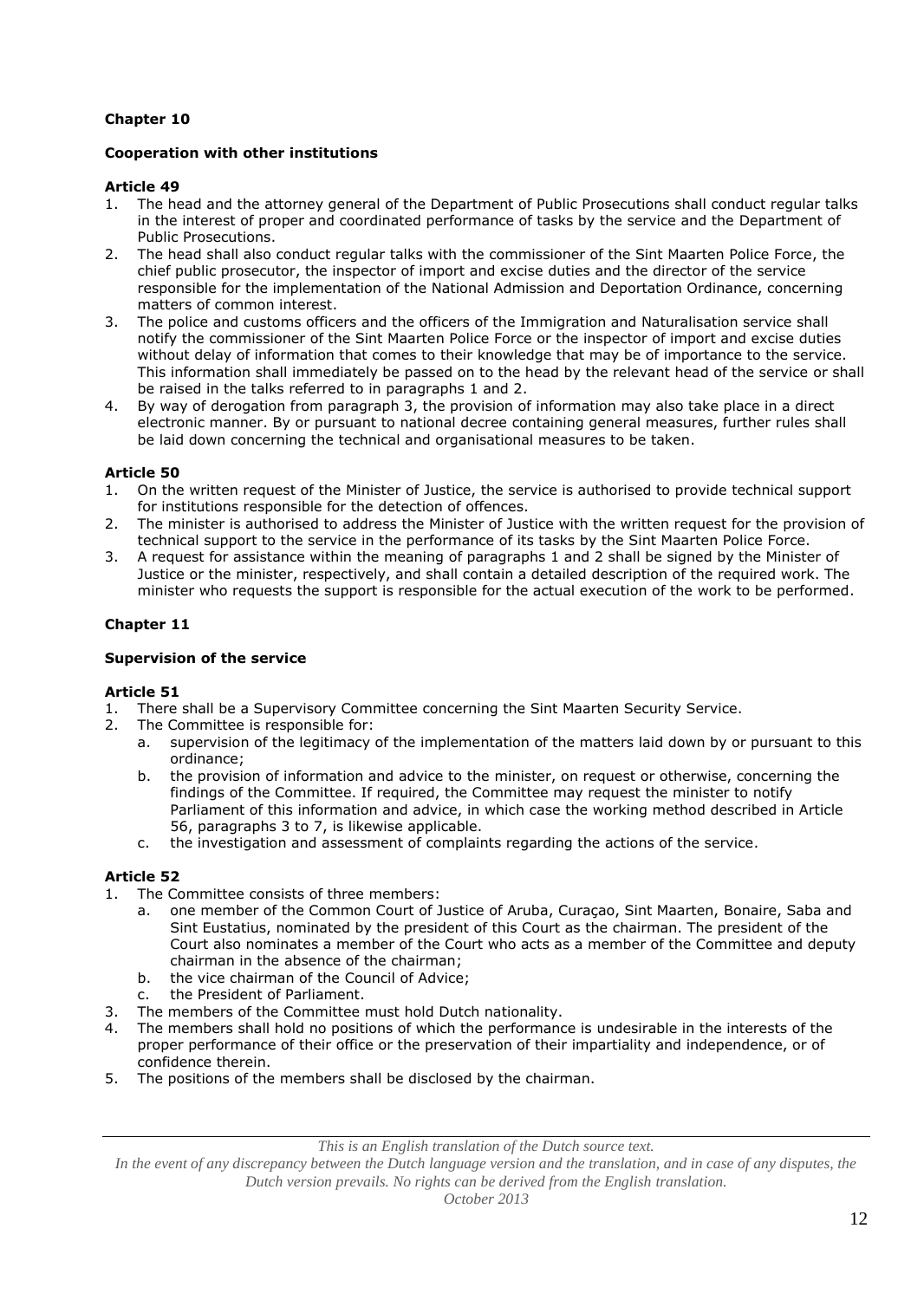- 6. The clerk of the Court of First Instance sitting in Sint Maarten shall act as secretary of the Supervisory Committee.
- 7. If the chairman is not a civil servant, a fee shall be assigned to him by national decree containing general measures. His actual travel and accommodation expenses shall also be reimbursed, to the extent that he is not registered in the national population records database in Sint Maarten. If the chairman is absent, this remuneration shall be granted to the deputy chairman, for the deputisation period only.
- 8. By national decree containing general measures, other rights and obligation concerning the reimbursement of expenses and the legal position of the members of the Committee shall be regulated, to the extent that no provision is already made for this by ordinance.

Members of the Committee shall be dismissed, on the joint recommendation of the minister and the Minister of Justice:

- a. at the request of the person concerned;
- b. if the person concerned is permanently unfit to perform his duties due to illness or disability;
- c. on acceptance of a position within the meaning of Article  $52(4)$ ;
- d. on the loss of Dutch nationality;
- e. if the person concerned is convicted of an offence by a final court decision or if a measure is imposed on him by such a decision leading to the deprivation of his liberty;
- f. if the person concerned is placed in receivership, is declared bankrupt, is granted a moratorium on payments or is committed for debts pursuant to a final court decision;
- g. if, in the joint view of the minister and the Minister of Justice, having heard Parliament, the person concerned causes a serious breach of the trust placed in him through his actions or omissions.

## **Article 54**

- 1. Committee members shall be suspended by the minister and the Minister of Justice, acting jointly, if the member:
	- a. is held in pre-trial detention;
	- b. is convicted of a criminal offence by a court decision that has not yet become final, or if a measure is imposed on him by such a decision leading to the deprivation of his liberty;
	- c. is placed in receivership, is declared bankrupt, is granted a moratorium on payments or is committed for debts pursuant to a court decision that has not yet become final.
- 2. A Committee member may be suspended by the minister and the Minister of Justice, acting jointly, if a preliminary court investigation is opened against that member with regard to a criminal offence or if there is another serious suspicion of the existence of facts or circumstances that could lead to dismissal, other than on the grounds referred to in Article 53(b).
- 3. In the case referred to in paragraph 2, the suspension shall end after three months. The minister and the Minister of Justice may jointly extend the suspension by a maximum of three months on each occasion. The minister and the Minister of Justice shall jointly end the suspension as soon as the grounds for suspension no longer apply.

## **Article 55**

The Committee shall receive administrative support. The persons providing the administrative support shall be appointed, suspended and dismissed by the minister on the recommendation of the chairman of the Committee.

## **Article 56**

- As part of the supervisory task referred to in Article 51(2)(a), the Committee is authorised to conduct investigations into the way in which the provisions of or pursuant to this national ordinance have been implemented.
- 2. The Committee may also conduct an investigation within the meaning of paragraph 1 in response to a request to that effect from a majority of the Members of Parliament.
- 3. On the basis of the investigation referred to in paragraphs 1 and 2, the Committee shall draw up a supervisory report. The supervisory report is public, with the exception of the data referred to in Article 64(3).
- 4. Before establishing the supervisory report, the Committee shall give the minister an opportunity to respond to the findings included in the supervisory report within a term to be fixed by the Committee.

*This is an English translation of the Dutch source text.*

*In the event of any discrepancy between the Dutch language version and the translation, and in case of any disputes, the Dutch version prevails. No rights can be derived from the English translation.*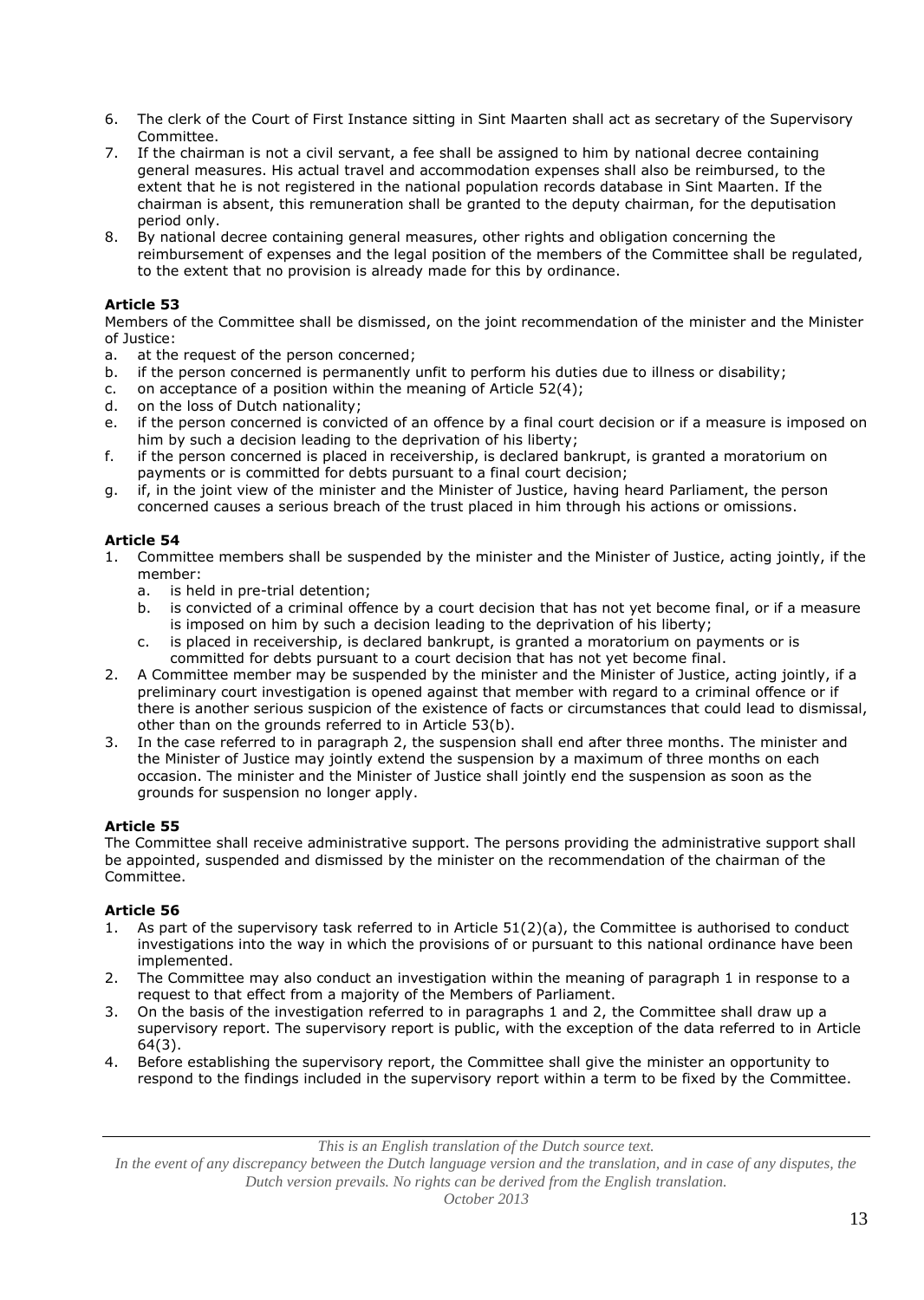- 5. Following the receipt of the minister's response, the Committee shall establish the supervisory report. On the basis of its findings, it may make recommendations to the minister concerning possible measures to be taken.
- 6. After establishment of the supervisory report by the Committee it shall be sent to the minister.
- 7. The minister shall send the supervisory report and his response to this to Parliament within six weeks. Any data as referred to in Article 64(3) shall be omitted. The minister may notify the party chairmen of all elected political parties in Parliament of these data in confidence.

- 1. If the head receives an order that he considers to be contrary to the duties of the service, he shall send the Supervisory Committee a written document in which he explains the grounds for his view regarding that order. The written document shall be accompanied by any other documents relating to the order; the head shall send a copy of the written document to the minister.
- 2. The Supervisory Committee shall issue a decision within 14 days; until the date of the decision, the head's obligation to carry out the order is suspended.
- 3. The Committee shall record its decision in writing and shall send it to the head and to the minister without delay.
- 4. If the Committee takes the view that the order is contrary to the duties of the service, the head shall not carry out the order.

## **Article 58**

- 1. All persons who take the view that the service has acted improperly with regard to them may submit a complaint in that regard to the Committee.
- 2. Complaints regarding the conduct of the service that are submitted to an administrative authority shall be transferred by that authority to the Committee for processing.
- 3. The Committee shall investigate a complaint, within the meaning of paragraph 1, and shall notify the complainant and the minister in writing of its view within 20 weeks of the receipt of the complaint, with analogous application of Article 64(3).
- 4. If the Committee finds a complaint to be justified, it shall advise the minister regarding the question of which consequences its view should have. The minister will deviate from the advice only if state or national security requires this.

## **Article 59**

- The minister, the head, the personnel and all other persons involved in the implementation of the provisions of or pursuant to this national ordinance are required, on request to provide the Committee with all information that it considers necessary for the proper performance of its task. The chairman of the Committee shall be granted direct access to the data gathered by or pursuant to this ordinance on his written request.
- 2. If the provision of the information referred to in paragraph 1 could breach the confidentiality of sources from which the requested data originates or could jeopardise the safety of persons who assisted in the gathering of the requested data, the information shall be provided solely by the head.
- 3. On the provision of the information as referred to in paragraph 1, it shall be reported which information should remain exclusively accessible to the Committee in the interest of national security, if there are grounds to do so.

## **Article 60**

The Committee may request persons other than those referred to in Article 59(1) to provide information concerning the performance of the service's tasks.

## **Article 61**

- 1. Each year in the month of March, in observance of Article 64(3), the Committee shall draw up a public written report on its work in the preceding calendar year. The draft of that report shall then be submitted to the minister. The minister shall notify the Committee of his views on the draft within 30 days.
- 2. After receiving the minister's views, the Committee shall adopt the report referred to in paragraph 1 and send this to Parliament before 1 May. The report shall contain no data or formulations that can be traced to individual persons or institutions.
- 3. The public annual report shall be made generally available.

*This is an English translation of the Dutch source text.*

*In the event of any discrepancy between the Dutch language version and the translation, and in case of any disputes, the Dutch version prevails. No rights can be derived from the English translation.*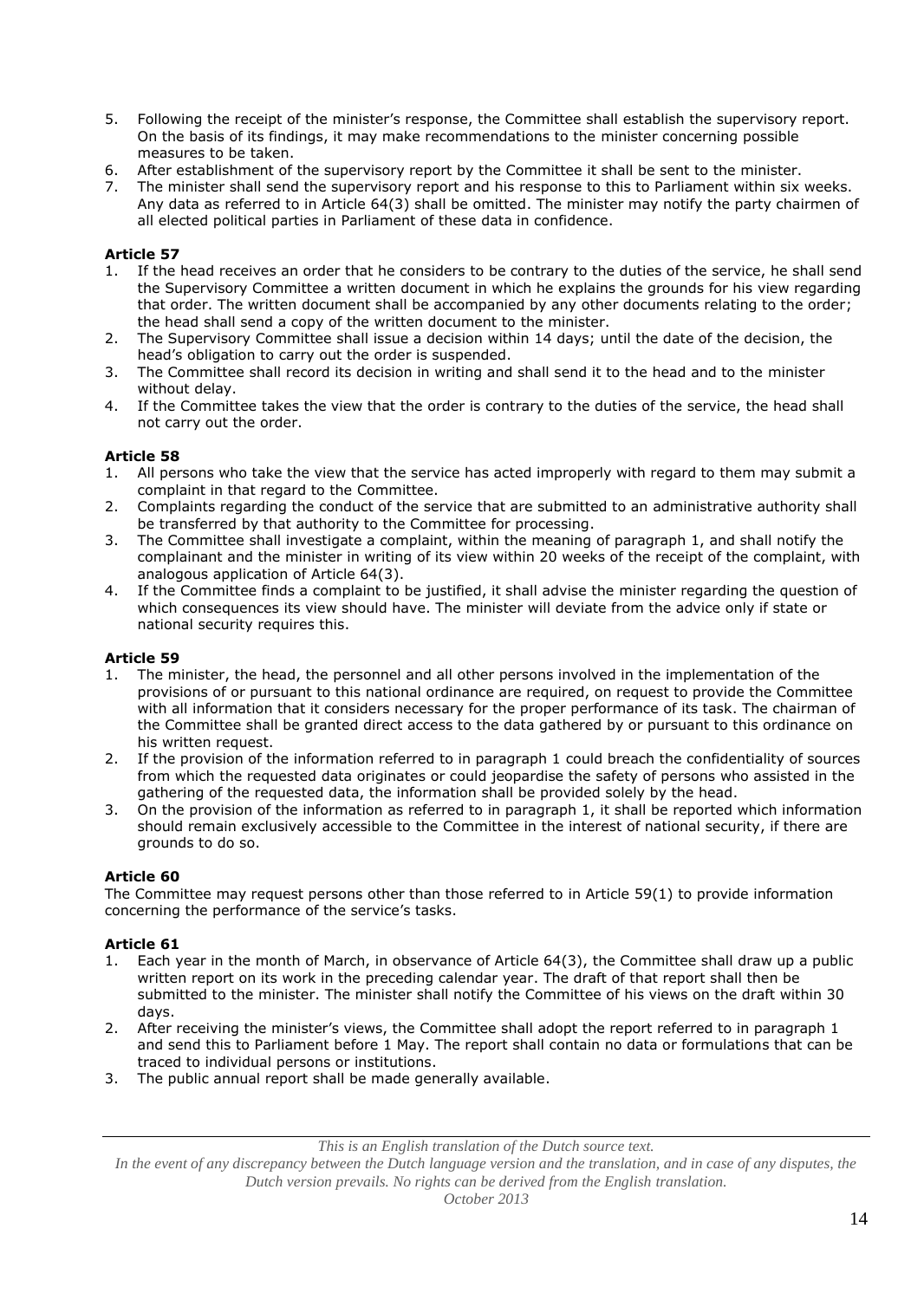- 1. The Committee shall draw up rules of order for its work. These rules shall be published in the journal in which government announcements are made or, in the absence of this, in one or more local daily newspapers.
- 2. The meetings of the Committee are not public.

# **Article 63**

- 1. Information provided to the Committee by the minister, the head and other civil servants involved in the implementation of the provisions of or pursuant to this national ordinance for the performance of its task, and that is held by the Committee is not public.
- 2. Requests for access to or disclosure of this information shall be rejected.

# **Chapter 12**

## **Reporting concerning the performance of the tasks of the service**

## **Article 64**

- 1. Before 1 May of each year, the minister shall present a public written report to Parliament on the work of the service in the preceding calendar year.
- 2. The report shall in any event provide a full review of:
	- a. the priority areas on which the service focused its activities in the preceding calendar year;
	- b. the priority areas on which the service will in any event focus its activities in the current calendar year.
- 3. In any event, the public annual report shall not include data that provide a view of:
	- a. the resources deployed by the service in concrete cases;
	- b. confidential sources deployed by the service;
	- c. the current level of knowledge of the service.
- 4. The minister may inform all party chairmen of elected political parties in Parliament of the data referred to in paragraph 3 in confidence.
- 5. Without prejudice to the obligation referred to in paragraph 1, the minister shall inform Parliament on his own initiative if there is reason to do so. Paragraphs 3 and 4 apply are likewise applicable.

## **Chapter 13**

## **Confidentiality**

## **Article 65**

- 1. Anyone involved in the implementation of this national ordinance, who gains access to data in that process that he knows is or should reasonably assume to be confidential is required to protect the confidentiality thereof, unless and to the extent that he is required to disclose it pursuant to any statutory provision. The confidentiality obligation continues after the termination of involvement in the implementation of this national ordinance.
- 2. Article 285(2) of the Criminal Code does not apply in the event of actions or omissions that contravene the obligation described in paragraph 1.

## **Article 66**

- 1. The obligations of a civil servant involved in the implementation of this national ordinance do not apply in respect of parties to which the civil servant is directly or indirectly subordinate or to the extent that he is relieved of those obligations by a superior party.
- 2. A civil servant, as referred to in paragraph 1, who is required to act as a witness or expert pursuant to a statutory provision, shall, unless Article 59 applies, only make a statement regarding matters to which his confidentiality obligation extends only to the extent that the minister has relieved him of this obligation in writing.

*In the event of any discrepancy between the Dutch language version and the translation, and in case of any disputes, the Dutch version prevails. No rights can be derived from the English translation.*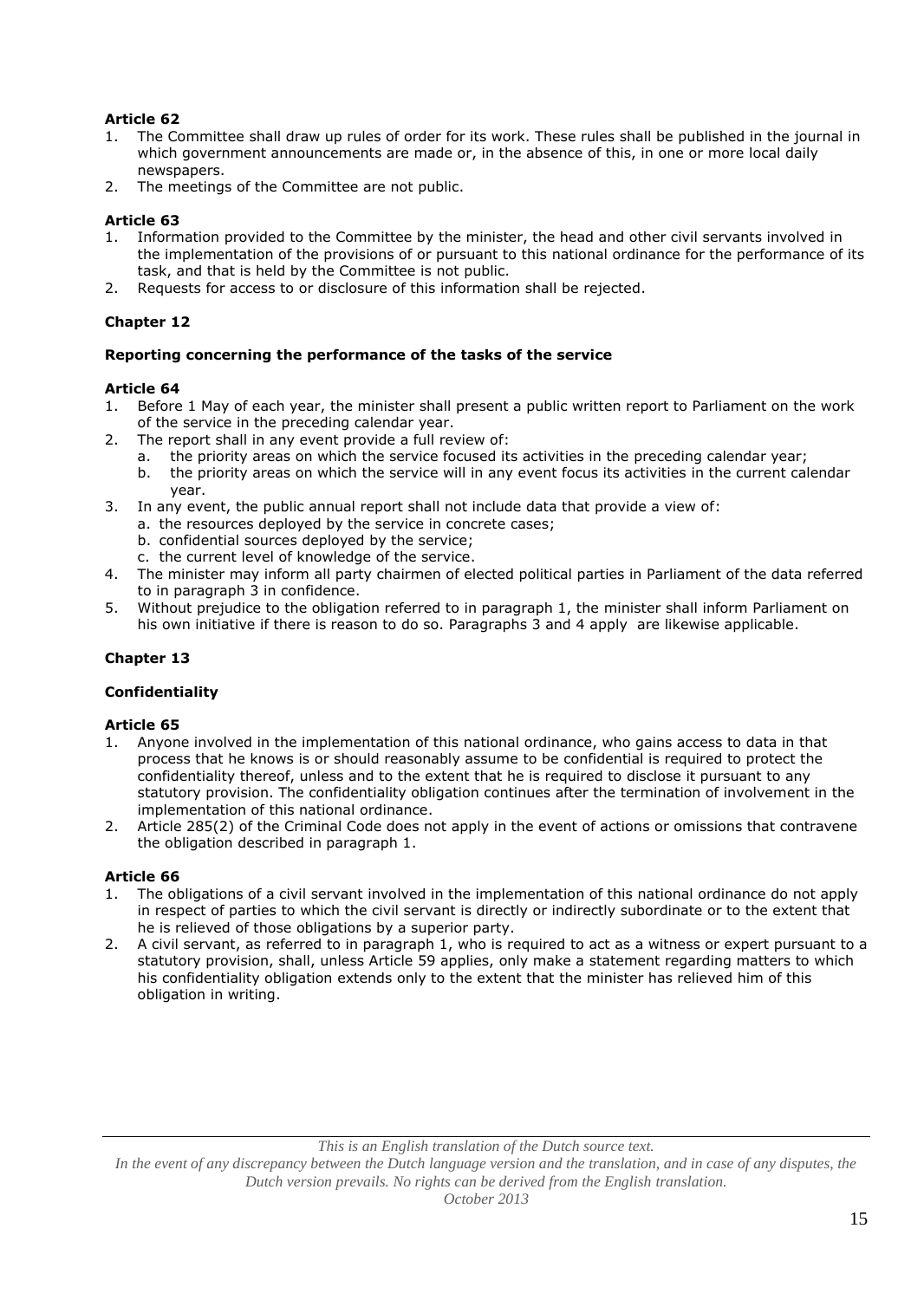# **Chapter 14**

# **Accountability**

## **Article 67**

- 1. The powers pursuant to the National ordinance General Audit Chamber shall be exercised in relation to the service solely by the secretary or chairman of the General Audit Chamber. For the audit of the service's accounts, the chairman or secretary may enlist the support only of the head of the country's central internal accountant's service.
- 2. Article 46(3) of the National accountability ordinance does not apply in respect of the incorporation of legal entities within the meaning of Article 17(1)(f).
- 3. The generally binding regulations laid down for the implementation of the National accountability ordinance apply to the service only if this is explicitly stated in those implementing regulations.

# **Chapter 15**

## **Transitional and final provisions**

## **Article 68**

- 1. An astreinte may be imposed on persons regarding whom it has been observed by or on behalf of the minister that they have not complied with the obligations imposed on them pursuant to Articles 21(6), 22(2), 44(1) and 45(4). 'Astreinte' refers to the redress sanction involving:
	- a. an order to correct the violation, partially or in full, and
	- b. the obligation to pay a sum of money if the order is not implemented, or is not implemented in time.
- 2. The order shall be imposed in writing, stating the reasons and the term for compliance; the penalty shall amount to at least ANG 1,000 and no more than ANG 500,000 for each violation found.
- 3. The astreinte is aimed at rectification of a violation and the prevention of further violations or repetitions thereof. The astreinte imposed shall be in reasonable proportion to the seriousness of the violated interest.
- 4. The imposition of an astreinte is open to appeal pursuant to the National ordinance Administrative Justice, in observance of Article 28(2) of that National ordinance.
- 5. At the written request of the offender, the minister may extend the term of an order if it is shown to his satisfaction that it is not possible for the offender to meet the relevant obligation in time.

## **Article 69**

- 1. In the absence of compliance with the order within the term referred to in Article 68(2), the minister may order collection of the penalty, plus the costs relating to collection, by writ of execution, unless an objection to the imposition of the order has been filed in accordance with the National ordinance Administrative Justice.
- 2. A writ of execution, within the meaning of paragraph 1, shall be served by bailiff's writ at the expense of the offender and is enforceable within the meaning of the Code of Civil Procedure.
- 3. For six weeks following the date of service, the writ of execution may be contested by summoning the minister. Contesting of the writ suspends its execution. At the minister's request, the court may withdraw the suspension of execution.
- 4. The power to claim penalty amounts incurred is limited by a term of six months following the date on which they fall due. The limitation term is suspended through bankruptcy and through every other legal impediment to collection.

## **Article 70**

- 1. If, due to any circumstances, the service cannot conduct security investigations, the minister may address a request for support in that regard to intelligence or security services within the Kingdom. If the requested support is provided, the work performed in that regard shall be performed under the responsibility of the minister, and in observance of the provisions of or pursuant to this national ordinance.
- 2. Personnel in the service of the Netherlands Antilles Security Service at the time of the transition of Sint Maarten from an island territory to a country, who are to be transferred to the Sint Maarten Security Service, are deemed to hold a certificate of no objection within the meaning of Article 7(2)(a).

*In the event of any discrepancy between the Dutch language version and the translation, and in case of any disputes, the Dutch version prevails. No rights can be derived from the English translation.*